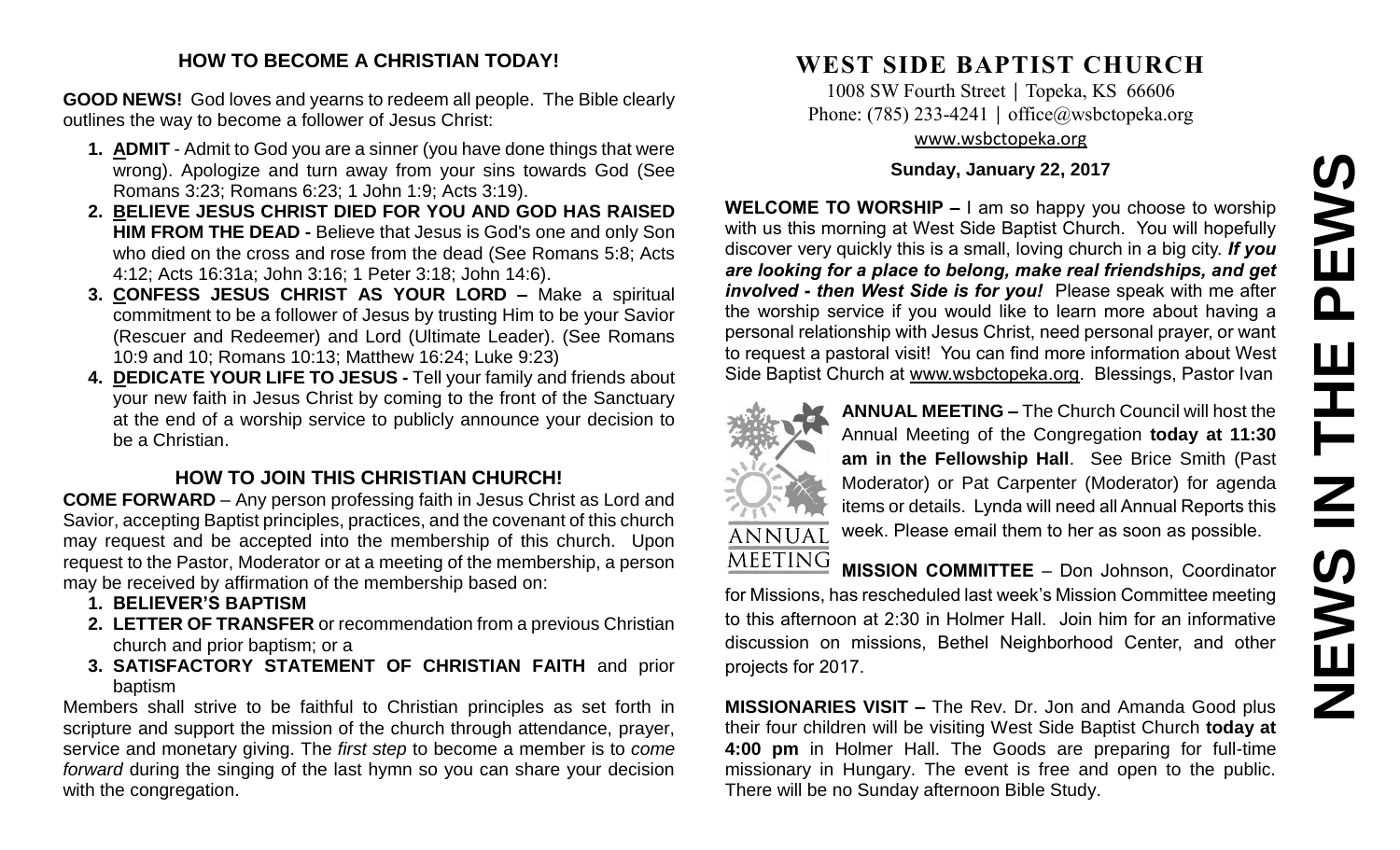**AMAZONSMILE -** Shop on AmazonSmile (https://smile.amazon.com) Select "West Side Baptist Church Topeka Kansas" as your charity of choice, and Amazon donates 0.5% of the price of your eligible AmazonSmile purchases to the church. Support West Side Baptist Church by starting your shopping at smile.amazon.com.

**CAMPBELLS SOUP LABELS & BOX TOPS –** We are still collecting the UPC



codes from soup labels and all box tops for **Murrow Indian Children's Home in Muskogee, OK**. Murrow is saving one million UPC's for a van for the children's needs. Thank you to all our faithful congregation for your continuing support. The box to collect the UPC codes and Box Tops is still outside the Church Office.

**CHRISTIAN EDUCATION –** The Ministry of Christian Education will hold its monthly meeting on the third Tuesday (January 17) at 6:30 pm in Holmer Hall. See Alice Payne, Coordinator, for details.

**CHRISTMAS OFFERING** – Thank you for giving generously to the **2016 Christmas Offering.** We have received \$12,026.17 to help reach our **goal of \$25,000.00** to repair the Boiler System (estimated \$7,900) and leaking Roof (estimated \$16,400).

### **FINANCIAL PEACE UNIVERSITY –** Did you know that 76% of Americans



live paycheck to paycheck? Or that 64% of Americans can't cover a \$1,000 emergency? This doesn't have to be true for you! All you need is a practical plan for your money—and Financial

Peace University IS that plan! In nine easy-to-follow lessons, you'll learn how to get out of debt, create a budget, make wise spending decisions, save for the future, and so much more! **You're invited to my next Financial Peace University class at West Side Baptist Church starting Saturday, January 28 at 10:00 am in Holmer Hall.** Register at https://www.daveramsey.com.

# **WEEKLY CALENDAR**

### **SUNDAY, JANUARY 22**

| $9:15$ am  | <b>Sunday School</b>                              |
|------------|---------------------------------------------------|
| $10:30$ am | Worship                                           |
| $11:30$ am | Annual Meeting (FH)                               |
| $2:30$ pm  | Mission Committee meeting (HH)                    |
|            | 4:00 pm Speakers Jon & Amanda Good (missionary's) |
|            |                                                   |

### **MONDAY, JANUARY 23 OFFICE CLOSED**   $9:00 - 11:00$  am

| AI, JANUANI ZJ    | ULLIVE VLVJED                        |
|-------------------|--------------------------------------|
| $9:00 - 11:00$ am | <b>Baby Closet Ministry</b>          |
| $6:00 \text{ pm}$ | Capital City Men's Chorus (FH)       |
| $6:00 \text{ pm}$ | Daughters of the American Revolution |

### **TUESDAY, JANUARY 24**

7:15 pm Outreach Committee (HH)

**WEDNESDAY, JANUARY 25**

| 10:30am          |  |
|------------------|--|
| $4:00 - 5:30$ pm |  |
| $5:00 - 7:00$ pm |  |
| 5:30 pm          |  |
| 7:00 pm          |  |

Bible Study (HH) Free Fruits & Vegetables (FH) Baby Closet Ministry WWW Kids Bible Club Choir Practice (S)

**THURSDAY, JANUARY 26** 

| $1:00 - 3:00$ pm |  |
|------------------|--|
| $6:30$ pm        |  |

Baby Closet Ward Meade Neighborhood Improvement Committee (HH)

 **SATURDAY, JANUARY 28**

10:00 am FINANCIAL PEACE 1:00 pm Worship Team Practice (S)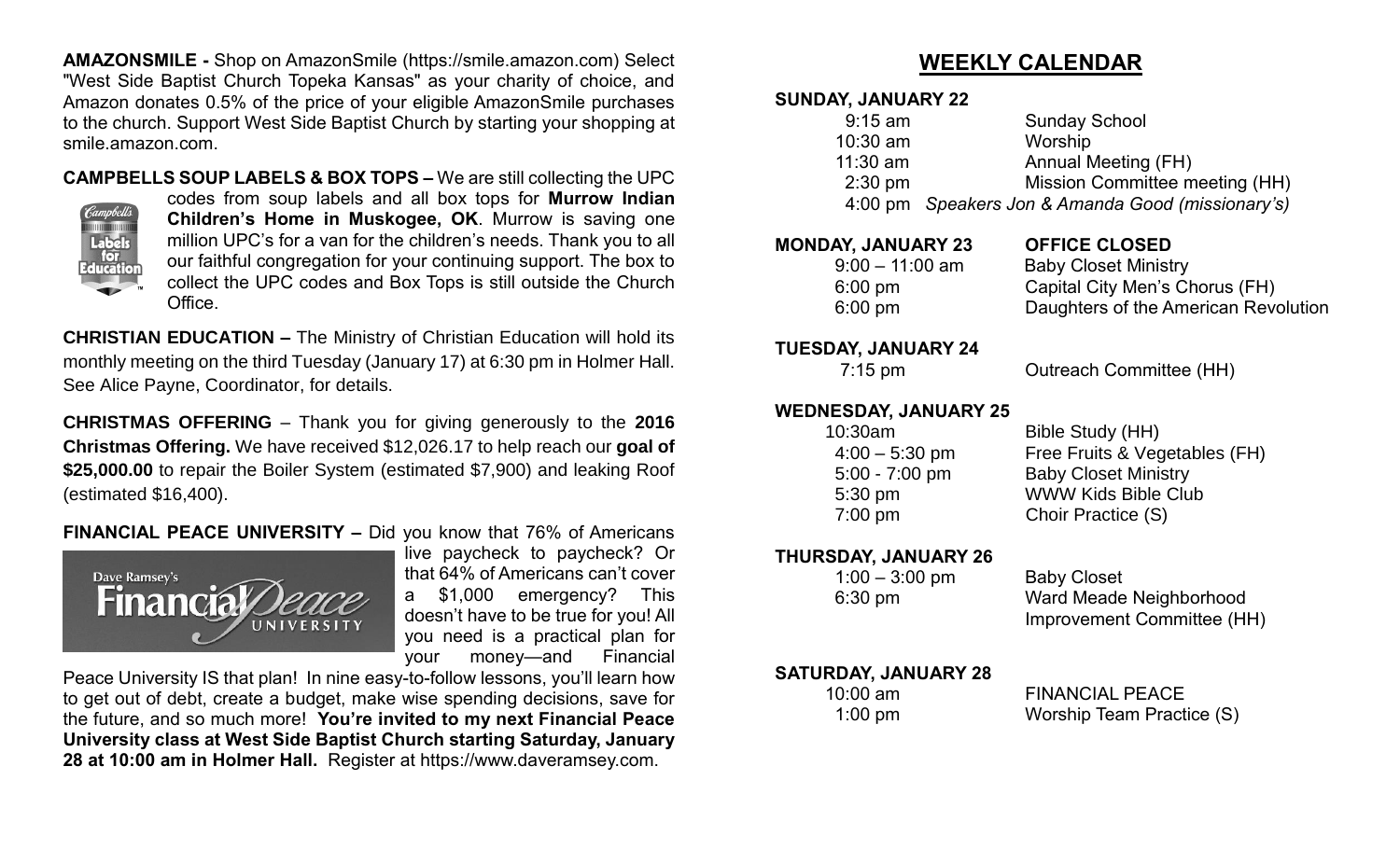### **FREE BREAD, EGGS, FRUITS, & VEGETABLES** - West Side Baptist Church provides a limited amount of free bread, eggs, fruits, potatoes, and vegetables to individuals and families in the Ward Meade Neighborhood on **Wednesdays from 4:00 pm to 5:30 HARVESTERS** COMMUNITY<br>FOOD NETWORK **pm, or while supplies last.** All food is available at no cost.

**2016 = 308 families; 1282 people >4,111 lbs of food**

**HIGH CHAIRS NEEDED -** We have a wonderful problem at West Side Baptist Church: we need two more high chairs in the Fellowship Hall. Please bring your gently used high chairs to the church for our Wednesday suppers and fellowship times. Thanks! Pastor Ivan

**JUNIOR HIGH JAMBOREE** - The 2017 Junior High Jamboree (for students in grades 6-8) will be held **Friday, January 27 thru Sunday, January 29 at Cross Wind Conference Center in Hesston, Kan**. The speaker, Jesse Smith, is a 2012 Ottawa University graduate. He also attended the Denver Seminary where he earned his Master of Divinity with a concentration on Outdoor Leadership and an emphasis on youth ministry.

**OUTREACH MEETING** – The Ministry of Outreach and Evangelism will hold their monthly meeting on Tuesday, January 24 at 7:15 pm in Holmer Hall. See Mark Calloway, Coordinator, for details.

**RIDE TO CHURCH** - If you need transportation to / from a worship service or another church-related activity, please call the Church Office at (785) 233- 4241 during office hours (Tuesday thru Friday, 8:00 a.m. to 4:30 p.m.) or call **James Carrier, Bus Driver at (785) 214-9580**. Volunteers are needed to ride along with our driver to pick-up / drop off children on Wednesdays and Sundays. Contact Mark Calloway if you would like to volunteer.

**SERMONS ON-LINE** – The Technology Committee is recording and uploading the Sunday sermon to YouTube to help people grow in their faith and for spiritual edification. You can watch these messages anytime at or click on the link from the Church's website: [www.wsbctopeka.org.](http://www.wsbctopeka.org/)

### **Church Staff & Leaders**

| Fellowship & Membership Coordinator Lonna Hersh            |  |
|------------------------------------------------------------|--|
|                                                            |  |
|                                                            |  |
|                                                            |  |
|                                                            |  |
|                                                            |  |
| Nursery Workers  LaTondra Herrington & Martha Moss         |  |
| Ushers Don Morris, Ernie Longstaff, Doug Mauck, Larry Dell |  |